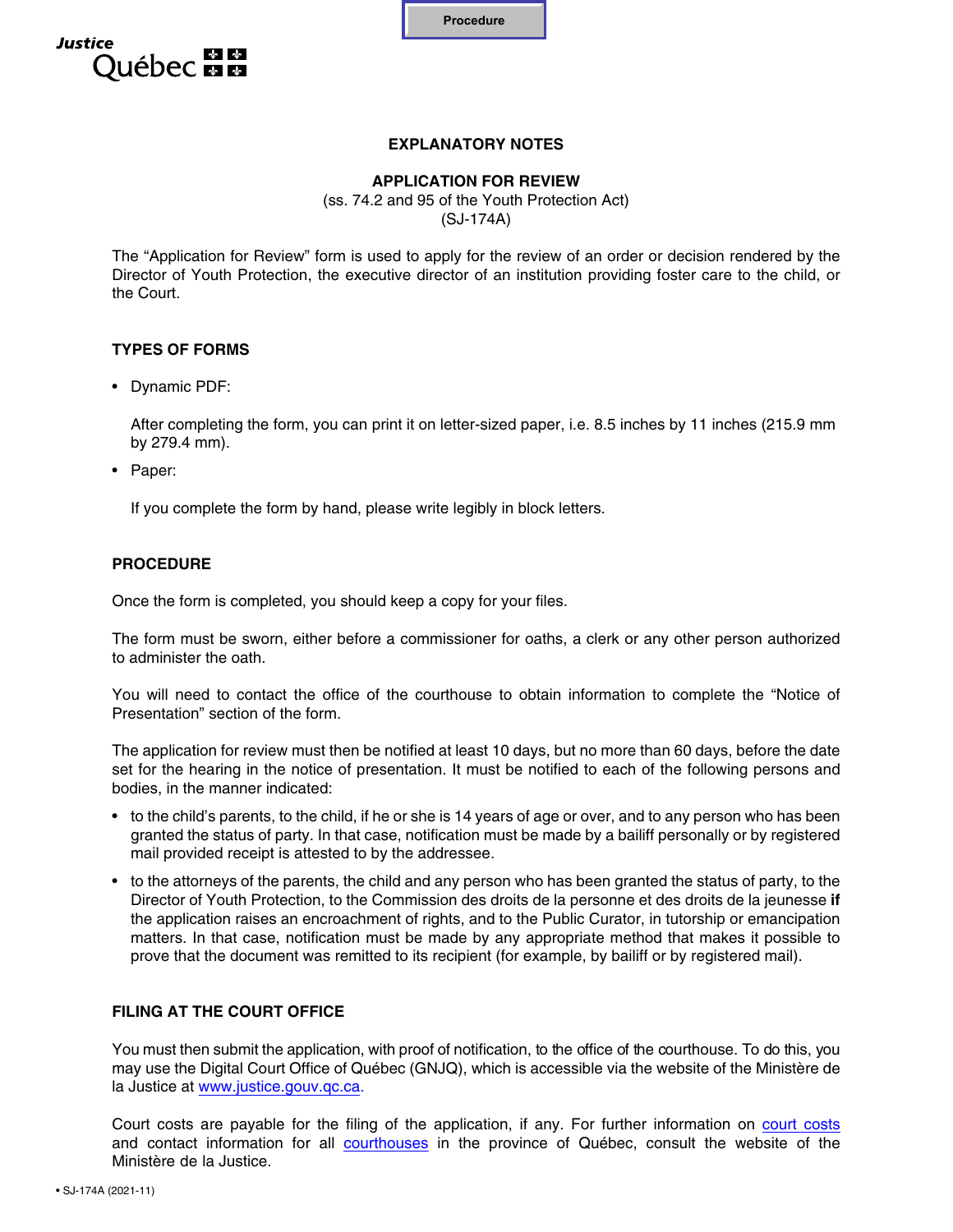CANADA PROVINCE OF QUÉBEC District: Locality: File No.:

Youth Division

#### **APPLICATION FOR REVIEW**

(ss. 74.2 and 95 of Youth Protection Act)

| Given name and family name of child  | Date of birth<br>Year |  | Day<br>Month |  |  |
|--------------------------------------|-----------------------|--|--------------|--|--|
|                                      |                       |  |              |  |  |
| Address                              |                       |  |              |  |  |
|                                      |                       |  |              |  |  |
| Given name and family name of father |                       |  |              |  |  |
|                                      |                       |  |              |  |  |
| Address                              |                       |  |              |  |  |
|                                      |                       |  |              |  |  |
| Given name and family name of mother |                       |  |              |  |  |
|                                      |                       |  |              |  |  |
| Address                              |                       |  |              |  |  |
|                                      |                       |  |              |  |  |

following reasons:

I, the intervention of the Court of Québec, Youth Division, for the Court of Québec, Youth Division, for the

THEREFORE, THE PLAINTIFF ASKS THE COURT TO:

| REVIEW the decision of the Director of Youth Protection to the effect that the security or development of the child is in |  |  |  |
|---------------------------------------------------------------------------------------------------------------------------|--|--|--|
| danger (s. 74.2(a)).                                                                                                      |  |  |  |

REVIEW the decision of the Director of Youth Protection to the effect that the security or development of the child is not in danger (s. 74.2(a)).

REVIEW the decision of the Director of Youth Protection as to the directing of the child (s. 74.2(b)).

| REVIEW the decision to prolong the period of a voluntary measure entrusting the child to an alternative environment |  |  |
|---------------------------------------------------------------------------------------------------------------------|--|--|
| (s. 74.2(c)).                                                                                                       |  |  |

REVIEW the decision not to prolong the period of a voluntary measure entrusting the child to an alternative environment (s. 74.2(c)).

|  | $\Box$ REVIEW the decision of the Director of Youth Protection further to a review of the child's situation (s. 74.2(d)). |  |  |  |
|--|---------------------------------------------------------------------------------------------------------------------------|--|--|--|
|--|---------------------------------------------------------------------------------------------------------------------------|--|--|--|

|                        | $\Box$ REVIEW the decision of the executive director of the institution operating the rehabilitation centre or the hospital centre |         |  |
|------------------------|------------------------------------------------------------------------------------------------------------------------------------|---------|--|
| to forbid contact with |                                                                                                                                    | (s. 9). |  |

REVIEW the decision of the executive director of the institution operating the rehabilitation centre to proceed with placement in an intensive supervision unit (s. 11.1.1).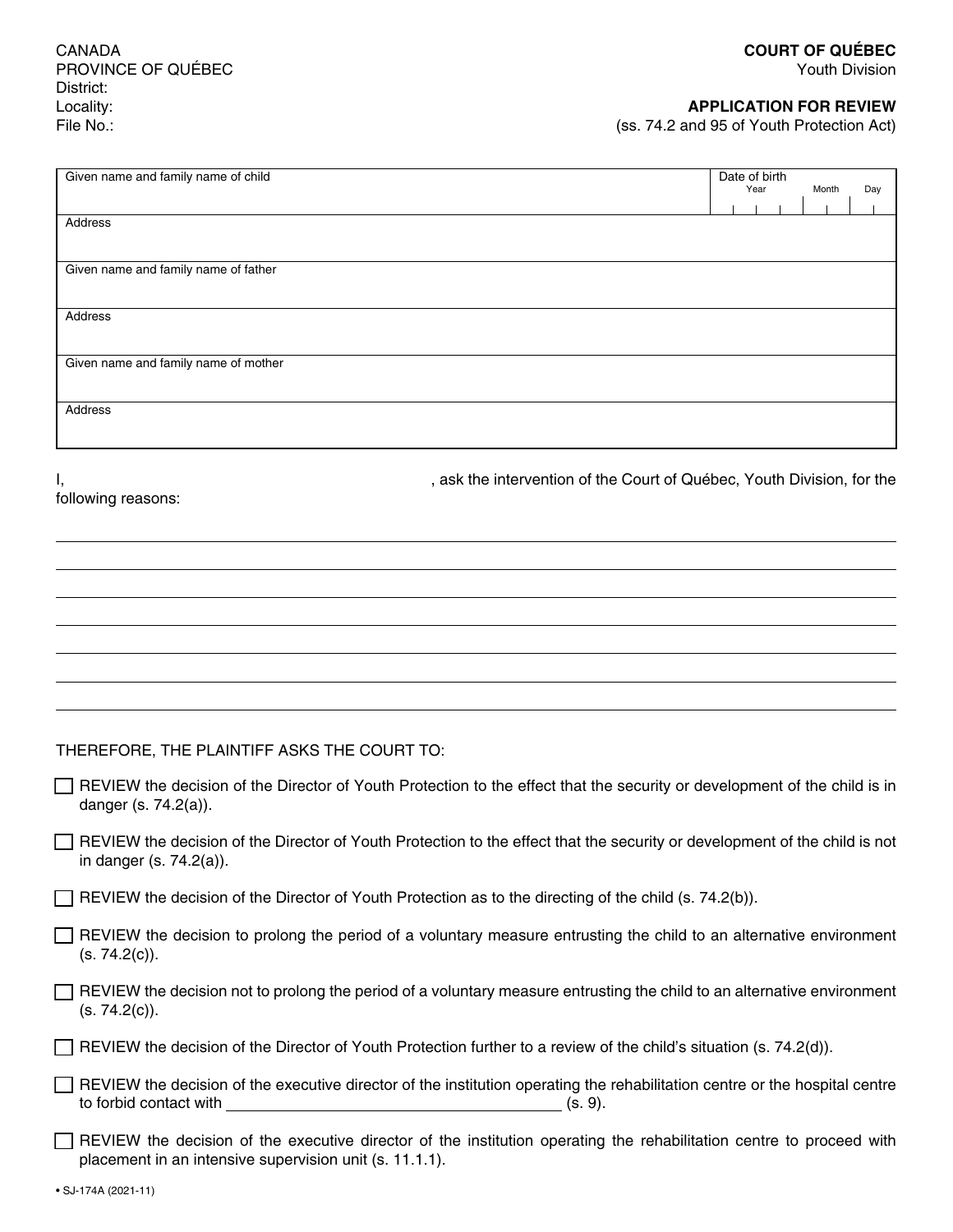| □ REVIEW the decision of the executive director of the institution operating the rehabilitation centre to implement a<br>measure intended to prevent the child from leaving the facilities maintained by the institution (s. 11.1.2). |                        |                                                                                                                  |
|---------------------------------------------------------------------------------------------------------------------------------------------------------------------------------------------------------------------------------------|------------------------|------------------------------------------------------------------------------------------------------------------|
| REVIEW the decision or order of the court rendered on __________________________(s. 95).                                                                                                                                              |                        |                                                                                                                  |
|                                                                                                                                                                                                                                       |                        |                                                                                                                  |
|                                                                                                                                                                                                                                       |                        |                                                                                                                  |
| Plaintiff                                                                                                                                                                                                                             |                        |                                                                                                                  |
|                                                                                                                                                                                                                                       | <b>SWORN STATEMENT</b> |                                                                                                                  |
|                                                                                                                                                                                                                                       |                        |                                                                                                                  |
| domiciled at (address and postal code) example and the state of the state of the state of the state of the state of the state of the state of the state of the state of the state of the state of the state of the state of th        |                        |                                                                                                                  |
|                                                                                                                                                                                                                                       |                        | ,我们也不会有什么。""我们的人,我们也不会有什么?""我们的人,我们也不会有什么?""我们的人,我们也不会有什么?""我们的人,我们也不会有什么?""我们的人                                 |
| declare the following under oath:                                                                                                                                                                                                     |                        |                                                                                                                  |
| 1. I am the Plaintiff.                                                                                                                                                                                                                |                        |                                                                                                                  |
| 2. The child concerned by this proceeding is not the subject of a motion, action, or judgment of the Court of Québec or<br>another court, or an agreement with a director of youth protection                                         |                        |                                                                                                                  |
| The child concerned by this proceeding is the subject of:                                                                                                                                                                             |                        |                                                                                                                  |
| the Youth Protection Act, the details of which are set out in proceeding;                                                                                                                                                             |                        | a) an agreement with the Director of Youth Protection or a decision of the Court of Québec, Youth Division under |
| are set out in the proceeding;                                                                                                                                                                                                        |                        | b) a decision of the Court of Québec, Youth Division, under the Youth Criminal Justice Act, the details of which |
| c) a judgment of the Superior Court, the details of which are set out in the proceeding;                                                                                                                                              |                        |                                                                                                                  |
| $\Box$ d) an adoption proceeding or judgment, the details of which are set in the proceeding.                                                                                                                                         |                        |                                                                                                                  |
| 3. I certify that the facts alleged in the application are true.                                                                                                                                                                      |                        |                                                                                                                  |
| And I have signed                                                                                                                                                                                                                     |                        |                                                                                                                  |
|                                                                                                                                                                                                                                       |                        |                                                                                                                  |
| Plaintiff                                                                                                                                                                                                                             |                        |                                                                                                                  |
| Sworn before me                                                                                                                                                                                                                       |                        |                                                                                                                  |
|                                                                                                                                                                                                                                       |                        |                                                                                                                  |
|                                                                                                                                                                                                                                       |                        |                                                                                                                  |
| Person authorized to receive the oath                                                                                                                                                                                                 |                        |                                                                                                                  |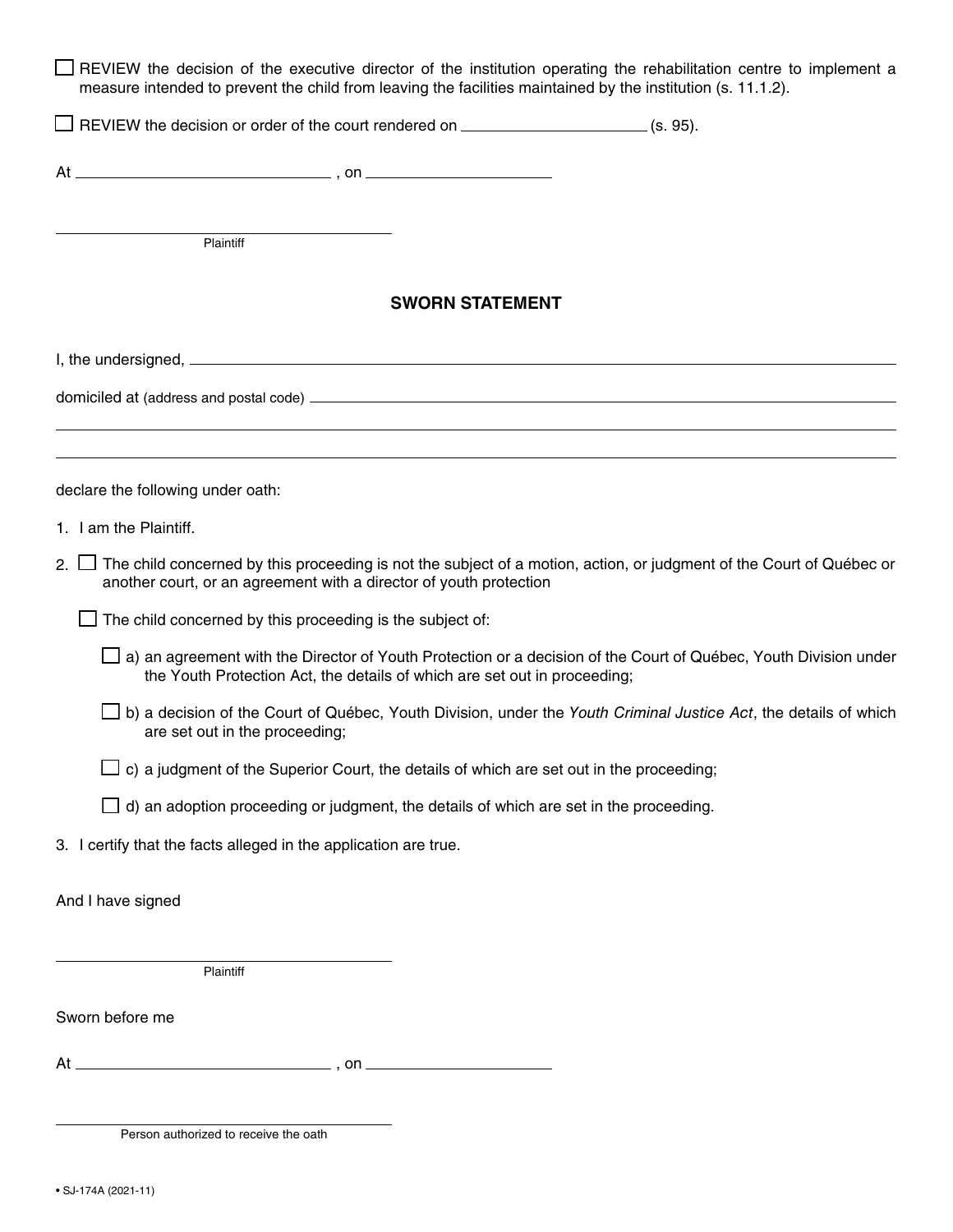# **NOTICE OF PRESENTATION**

|     | To: Director of Youth Protection                                                                                                                                                                                                                |                                                                                                                                                                                                                  |
|-----|-------------------------------------------------------------------------------------------------------------------------------------------------------------------------------------------------------------------------------------------------|------------------------------------------------------------------------------------------------------------------------------------------------------------------------------------------------------------------|
|     | <b>Address</b><br>the control of the control of the control of the control of the control of the control of the control of the control of the control of the control of the control of the control of the control of the control of the control | <b>Address</b><br><u> 1999 - Johann Stoff, amerikansk politiker (d. 1989)</u>                                                                                                                                    |
|     | the contract of the contract of the contract of the contract of the contract of the contract of the contract of                                                                                                                                 |                                                                                                                                                                                                                  |
| To: | <u> Alexandria de la contrada de la contrada de la contrada de la contrada de la contrada de la contrada de la c</u>                                                                                                                            |                                                                                                                                                                                                                  |
|     | <b>Address</b><br><u> 1989 - Johann Stoff, deutscher Stoffen und der Stoffen und der Stoffen und der Stoffen und der Stoffen und der</u>                                                                                                        | Address<br><u> 1999 - Johann Harry Harry Harry Harry Harry Harry Harry Harry Harry Harry Harry Harry Harry Harry Harry Harry H</u>                                                                               |
|     | <u> 1989 - Johann Barn, mars ann an t-Amhain ann an t-Amhain ann an t-Amhain ann an t-Amhain an t-Amhain ann an t-</u>                                                                                                                          | <u> 1999 - Johann Stoff, amerikansk politiker (d. 1989)</u>                                                                                                                                                      |
|     |                                                                                                                                                                                                                                                 | TAKE NOTICE that this application will be presented before the Youth Division of the Court of Québec of the district of<br>$\frac{1}{2}$ at the courthouse in $\frac{1}{2}$ at the courthouse in $\frac{1}{2}$ , |
|     |                                                                                                                                                                                                                                                 |                                                                                                                                                                                                                  |
|     | Please act accordingly.                                                                                                                                                                                                                         |                                                                                                                                                                                                                  |
|     |                                                                                                                                                                                                                                                 |                                                                                                                                                                                                                  |
|     |                                                                                                                                                                                                                                                 |                                                                                                                                                                                                                  |

**Plaintiff**